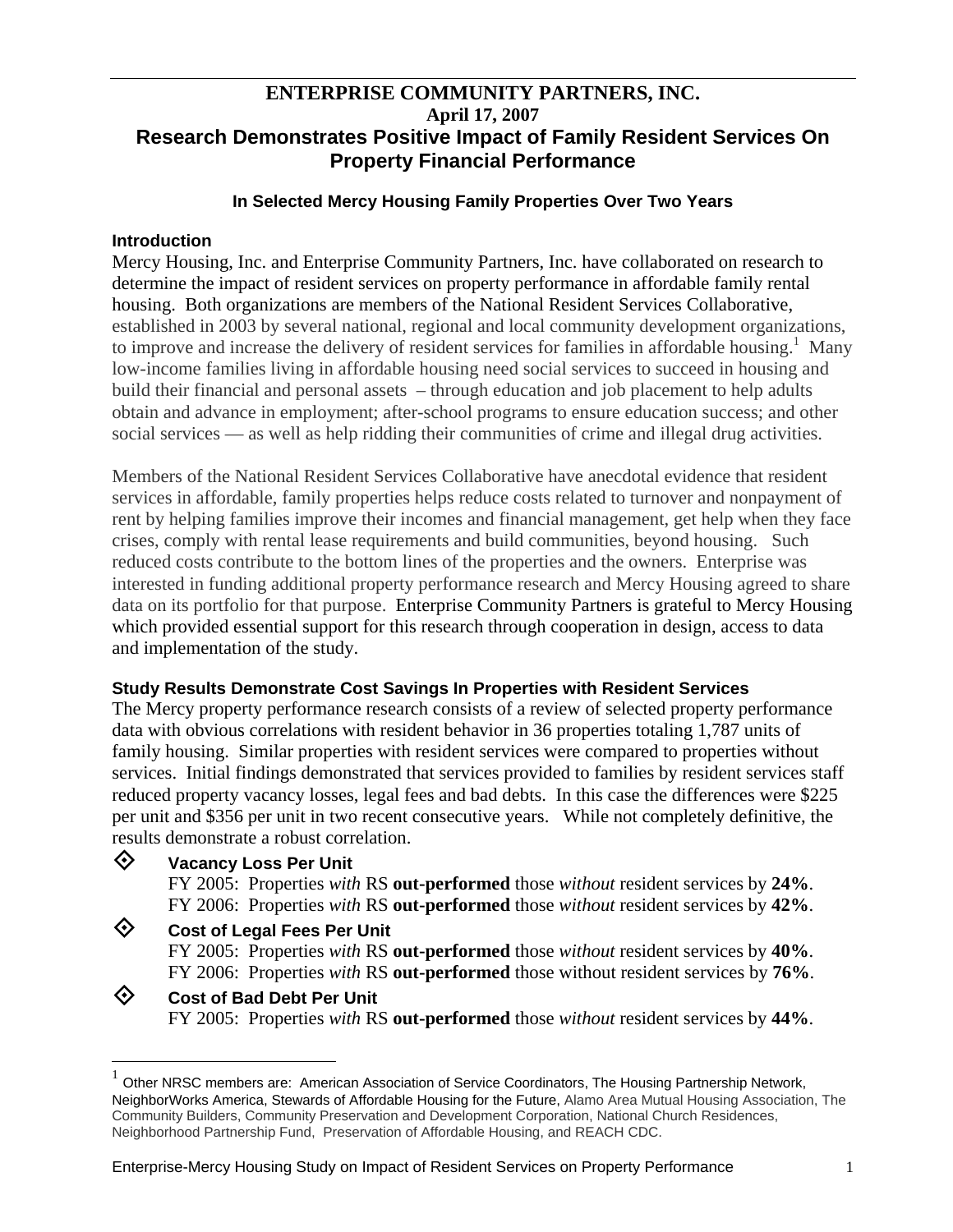FY 2006: Properties *with* RS **out-performed** those *without* resident services by **17%.** It is important to note that overall property management costs may be influenced by certain variables outside the scope of this study, such as newer vs. older properties, or variance in state regulations affecting tenancy and legal costs and thus were not part of this study. To establish validity of the existing data across the control group and the test group, the study investigated two sub-samples:

- one controlled by geographic location to California and Washington states
- another controlled by size (30-53 units)

These sub-samples clearly validated findings from the full study, showing especially strong consistency regarding vacancy loss per unit and legal fees per unit.

# **EXHBIT A:**

|                               | vacancy<br>loss /<br>unit<br><b>2004 OR</b><br><b>FY 2004</b> | vacancy<br>loss/<br>unit<br>2005 OR<br>FY 2005- | Legal<br>fees /<br>unit<br><b>2004 OR</b><br><b>FY 2004</b> | legal<br>fees /<br>unit<br>2005 OR<br>FY 2005- | bad debt /<br>unit<br><b>2004 OR</b><br>FY 2004 - | bad debt /<br>unit<br><b>2005 OR</b><br>FY 2005- |
|-------------------------------|---------------------------------------------------------------|-------------------------------------------------|-------------------------------------------------------------|------------------------------------------------|---------------------------------------------------|--------------------------------------------------|
|                               | $-2005-$                                                      | 2006                                            | $-2005$                                                     | 2006                                           | 2005                                              | 2006                                             |
| <b>NORS</b>                   | $-$ \$458                                                     | $-$709$                                         | \$42                                                        | \$41                                           | \$221                                             | \$168                                            |
| <b>With RS</b>                | $-$ \$347                                                     | $-$ \$412                                       | \$25                                                        | \$10                                           | \$124                                             | \$140                                            |
| <b>S</b> difference<br>/ unit | \$111                                                         | \$297                                           | \$17                                                        | \$31                                           | \$97                                              | \$28                                             |
| %<br>difference               | 24%                                                           | 42%                                             | 40%                                                         | 76%                                            | 44%                                               | <b>17%</b>                                       |

This study expands the important "case" that in addition to positive outcomes for adults and children, affordable housing properties benefit *fiscally* when resident services are provided at family properties and help pay for the services themselves. The data demonstrates that properties offering resident services realized significant overall per unit savings when compared with properties NOT offering resident services:

**OVERALL SAVINGS PER UNIT FOR PROPERTIES WITH RESIDENT SERVICES** 

| 2004 or 2004-05 | 2005 or 2005-06 |
|-----------------|-----------------|
| \$225           | \$356           |

### **Recommendation for Next Steps**

*The favorable findings of the Mercy portfolio property performance study are consistent with findings from the 2005 study conducted by the State of Pennsylvania Housing Finance Agency and provide a basis for deeper research. Possible next steps to further examine the premise of this study include:* 

- *longer-term analysis using control and test groups within the same market*
- *standardized data collection of specific aspects of property operations such as of security or maintenance costs.*

Enterprise-Mercy Housing Study on Impact of Resident Services on Property Performance 2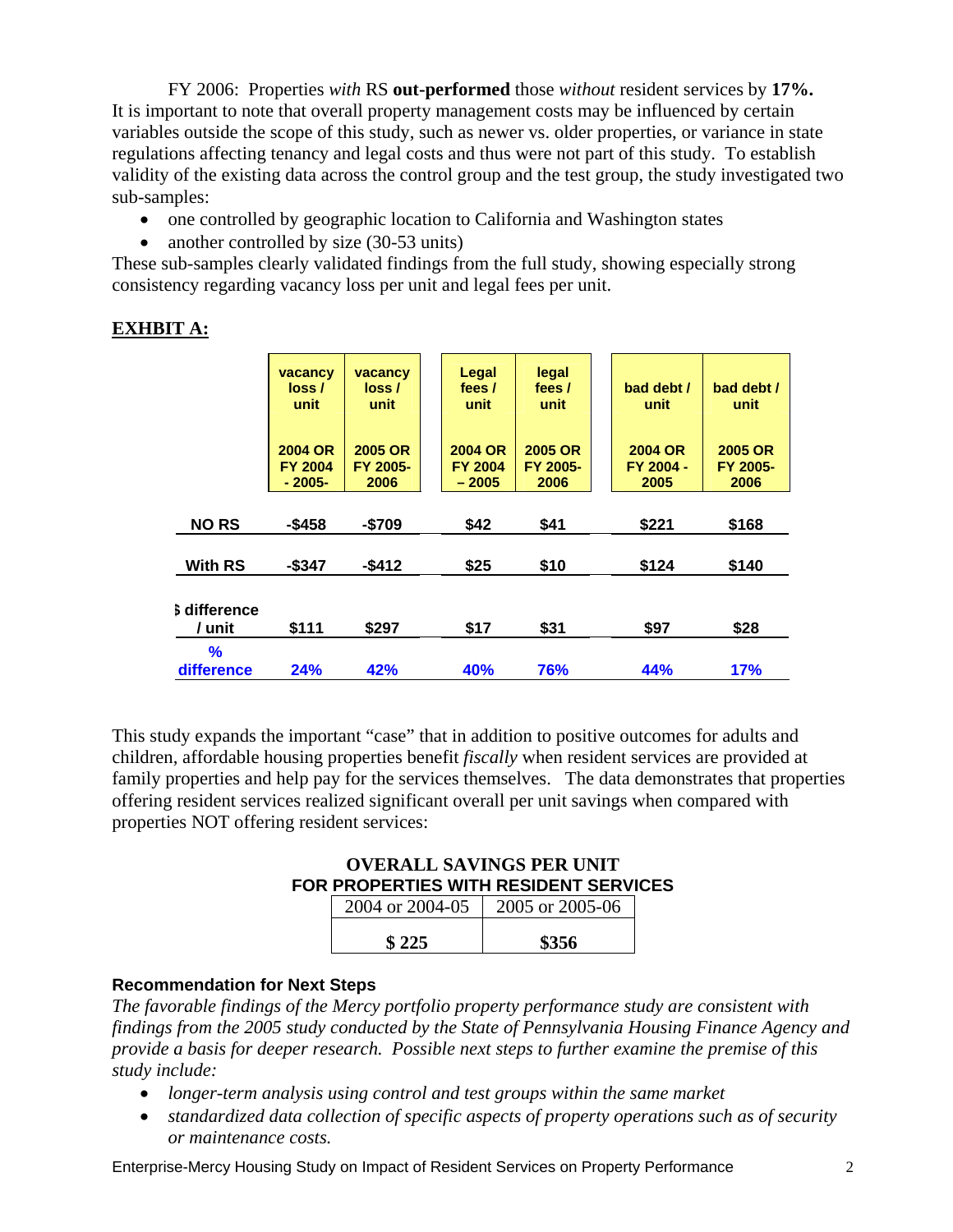## **Design and Scope of Property Performance Study[2](#page-2-0)**

This study intended to demonstrate impact of resident services on property financial performance at family properties within the Mercy Housing portfolio over two recent fiscal years (FY 05 and FY 06). The work is similar to and supports the study conducted by the Pennsylvania Housing Finance Agency (PHFA). Like the PHFA study, the Mercy Housing study examined select data sets across a property sample specifically relating to asset management.

The State of Pennsylvania's Housing Finance Agency conducted a study in 2005 of 17 properties with services compared to 17 similar properties without services (all in Philadelphia). (http://www.residentservices.org/documents/PAImpact.doc). Over a two year period, the properties with services performed better on three of four property performance measures examined: legal expenses, bad debts and unit turnover. More research was needed, however, to demonstrate that family resident services positively impact property performance.

The Mercy property performance study further validates the aforementioned Pennsylvania property performance study. By compiling additional, credible data we find correlations in key result areas. This encouraging data expands the important "case" that in addition to positive outcomes for adults and children, affordable housing properties benefit *fiscally* when resident services are provided at family properties and help pay for the services themselves.

The nature and extent of resident services provided at Mercy Housing varies widely, depending on needs of the residents and the immediate community. Types of service include a range of youth, adult and family education, health-related programs, economic / financial development and/or community / civic engagement. All Mercy Housing properties offer a minimal level of Resident Services (i.e.: resource or referral information available in the Property Management office). Most family properties of 50 units of more provide paid professional resident service staff to coordinate programs to address resident needs.

Mercy Housing manages a current portfolio of 129 family properties, representing 7,871 rental units housing a total of 19,804 adults and children. At this time approximately 80 family properties provide Resident Services Programs with paid professional RS staff.

During the two fiscal years in the study, Mercy Housing Family Property Portfolio grew by 826 units, or 23.5% of the overall family housing portfolio. This research reviewed property performance data on a total of 1,787 units of family housing, or 22.8% of Mercy's total family housing portfolio. For purposes of this study, a sample of family properties was selected based on several primary criteria:

- **Similar number of units within properties**. All properties selected for both the Control Group (C- Group = 19 properties) and the Resident Services Group (RS-Group = 17 properties) had 30-80 units. These represent the typical sizes of family properties developed by nonprofit organizations under the Low Income Housing Tax Credit.
- **Resident services program staffing was consistent** during the two fiscal years studied at properties in the Mercy resident services sample (RS-Group). Properties in this study group were selected if RS programs had paid RS staff at that property for at least 11 of the 12 months in each fiscal year.

#### Enterprise-Mercy Housing Study on Impact of Resident Services on Property Performance 3

1

<span id="page-2-0"></span> $2\overline{2}$  Additional detail on property selection, data sources, data analysis and variables is available in a separate Addendum available in the online version of this report at www.residentservices.org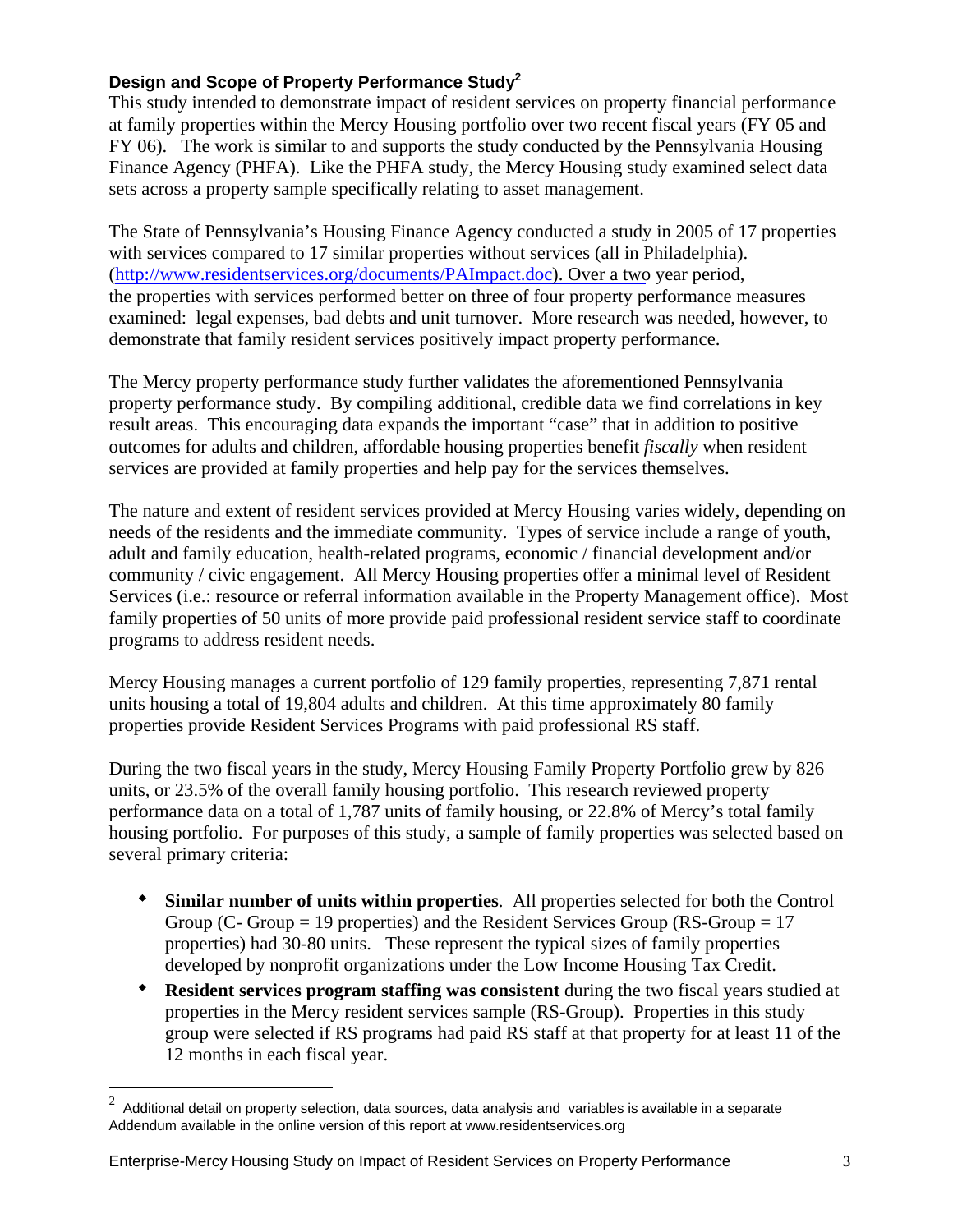- **Consistency of geography among groups of properties samples** was important to ensure that both groups had a similar balance across urban, suburban, rural environments.
- **Properties for which complete data was available** for the past two complete fiscal years using current demographic and Yardi Asset and Property Management databases at Mercy Housing was essential.

**Control Group** = Properties which do not provide Resident Services through full or part-time staff are the C-Group.

**Resident Services Group** = Properties which provide resident services using either full or parttime dedicated Resident Services staff. Properties with inconsistent staffing during the period of study were eliminated from the RS-Group.

|                       | C-Group<br><b>NO RESIDENT</b><br><b>SERVICES</b> |       | <b>RS-Group</b><br><b>WITH RESIDENT</b><br><b>SERVICES</b> |     |
|-----------------------|--------------------------------------------------|-------|------------------------------------------------------------|-----|
| Total # units         | 837                                              |       | 914                                                        |     |
| Av # units / property | 46                                               |       | 54                                                         |     |
| Urban                 | 503                                              | 57.5% | 607                                                        | 66% |
| Suburban              | 203                                              | 23.5% | 217                                                        | 24% |
| Rural                 | 107                                              | 12%   | 90                                                         | 10% |

**EXHIBIT B:** The table below shows the composition of the C-Group and the RS-Group.

# **Conclusions Not Validated by This Study**

This study focused exclusively on the financial performance of affordable family housing. The aforementioned analyses lacks baseline data, therefore, some hypotheses require additional study to demonstrate validity.

- The study demonstrates a reduction in vacancy loss per unit. While this also implies lower resident turn over rates per se, the underlying data does not support that conclusion. Actual resident turn over rates appear to be influenced by many variable factors, including the availability of Resident Services.
- Annual individual household income for 2004, 2005 and 2006 were not available for this study. Analysis of median household income by property (data source: 2006 demographic report) does not appear to influence financial performance of properties per se. However median household income in this study and all three sub-samples is notably higher (ranging from 4% - 24%) where Resident Services are provided.
- Number of children per unit does not appear to influence property financial performance.
- Overall operating cost per unit is calculated using numerous multi-faceted variables (i.e. cost of maintenance/unit) that vary due to differences in properties, neighborhoods and resident demographics. Therefore, we did not find any clear correlations nor valid conclusions.
- Analysis of properties performance by sub-categories (rural, urban, suburban) did not reveal a consistent performance trend. Therefore, we are not able to conclude that one type of geographic location allows better property performance than another.

This research was designed and conducted for Enterprise Community Partners and Mercy Housing by Terry Galpin-Plattner, Principal, Organization Options, Denver, CO in collaboration with Diana Meyer, Senior Director, Enterprise Community Partners.

Enterprise-Mercy Housing Study on Impact of Resident Services on Property Performance 4